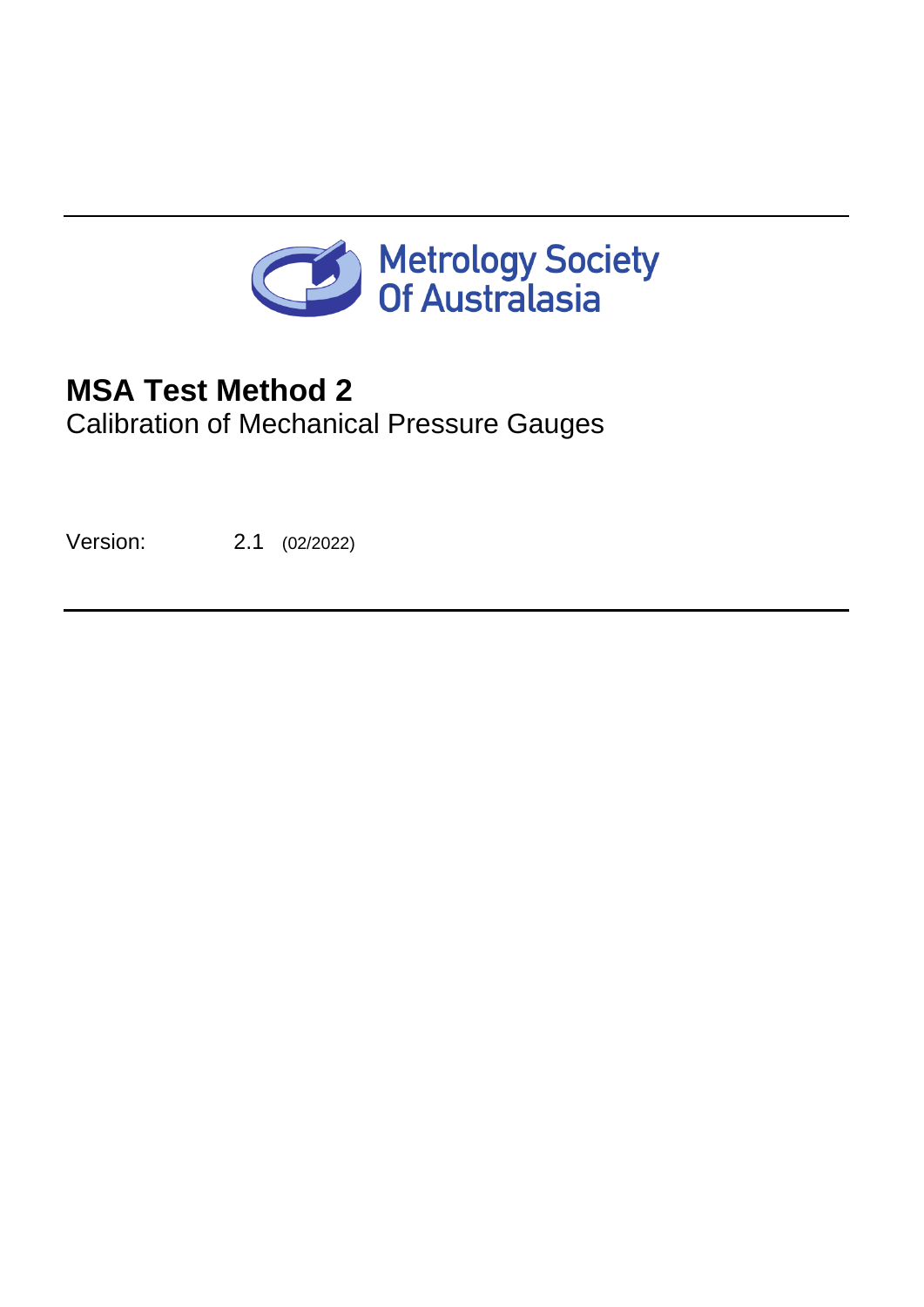#### **Guidance on the use of Metrology Society of Australasia (MSA) Publications:**

This test method gives guidance on measurement practices in the specified fields of measurements. By applying the recommendations presented in this document laboratories can produce calibration results that can be recognized and accepted throughout Australasia. The approaches taken are not mandatory and are for the guidance of calibration laboratories. The document has been produced as a means of promoting a consistent approach to good measurement practice leading to and supporting laboratory accreditation.

The guide may be used by third parties e.g. National Accreditation Bodies, peer reviewers witnesses to measurements etc., for reference only. Should the guide be adopted as part of a requirement (including a contract, regulation or similar) of any such party, this shall be for that application only and the MSA secretariat should be informed of any such adoption.

No representation is made nor warranty given that this document or the information contained in it will be suitable for any particular purpose. In no event shall MSA, the authors or anyone else involved in the creation of the document be liable for any damages whatsoever arising out of the use of the information contained herein. The parties using the guide shall indemnify MSA accordingly.

On request MSA may involve third parties in stakeholder consultations when a review of the test method is planned. If you are interested, please contact the MSA Secretariat.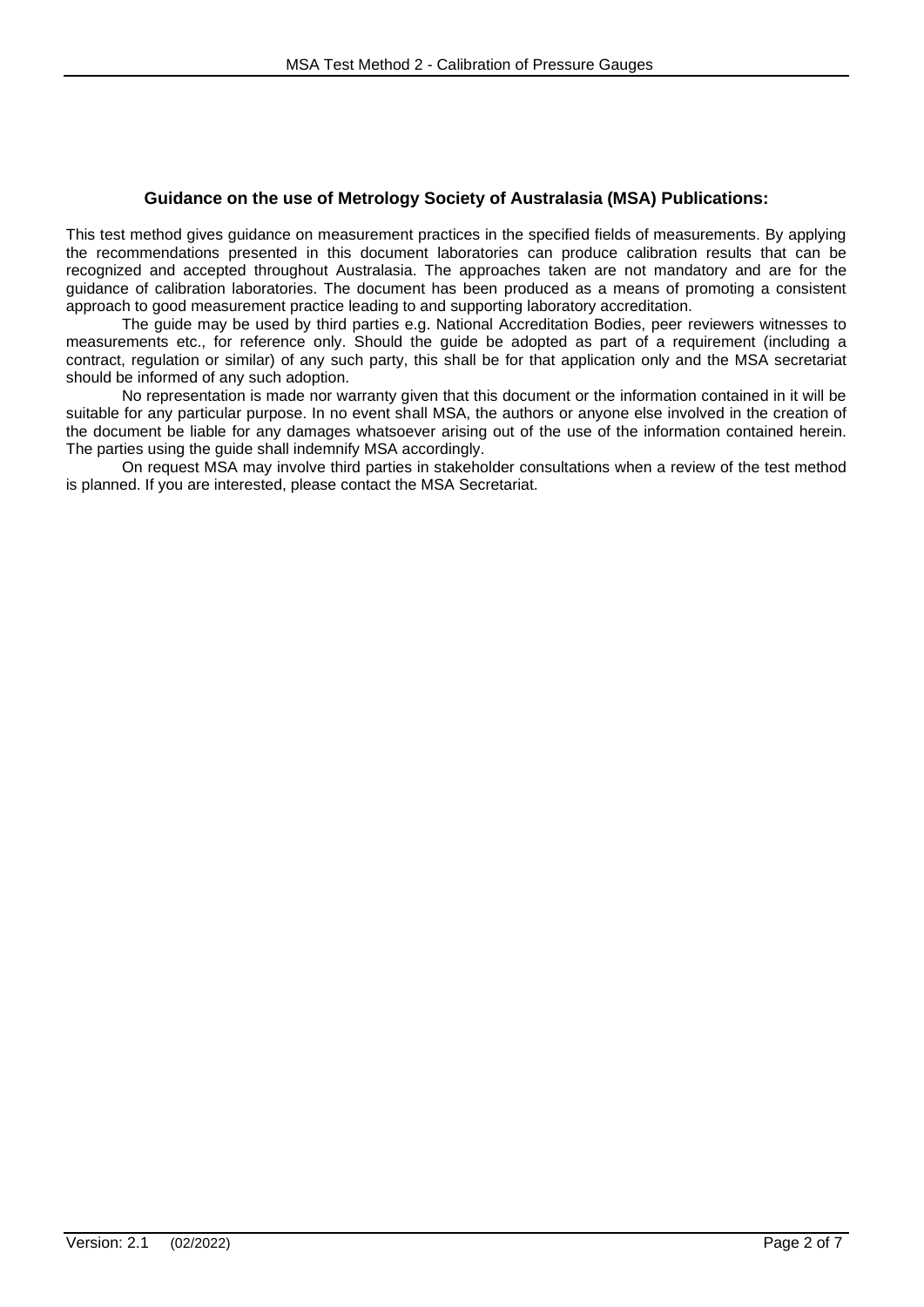

# **MSA Test Method 2**

**Calibration of Mechanical Pressure Gauges** 

Version:  $2.1$  $(02/2022)$ 

This version replaces all previous versions of MSA Test Method 2

#### **Table of Contents**

| 2.                       |  |
|--------------------------|--|
| 3.                       |  |
| 3.1                      |  |
| 3.2                      |  |
| 3.3                      |  |
| 3.4                      |  |
| 4.                       |  |
| 5.                       |  |
| 6.                       |  |
| 6.1                      |  |
| 6.2                      |  |
| 6.3                      |  |
| 6.4                      |  |
| 6.5                      |  |
| 6.6                      |  |
| 7.                       |  |
| 8.                       |  |
| 8.1                      |  |
| 8.2                      |  |
| <b>Definitions</b><br>9. |  |
| 10.                      |  |

Metrology Society of Australasia Pressure Measurement Technical Group  $\Box$  www.metrology.asn.au ⊠secretary@metrology.asn.au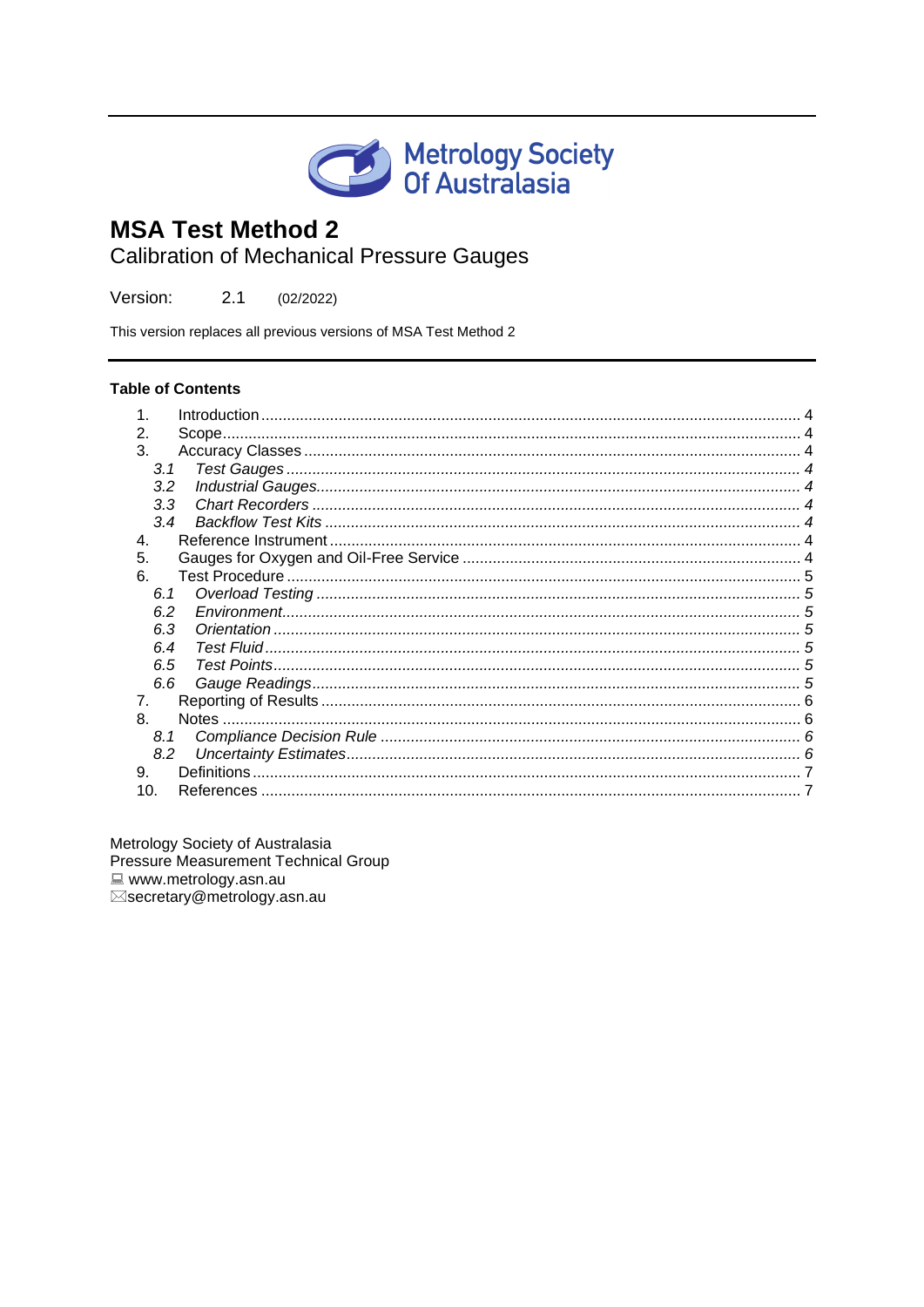#### <span id="page-3-0"></span>**1. Introduction**

This is a Test Method for the calibration of pressure gauges. It is intended that this document be referenced instead of the Australian Standard AS1349-1986 for the testing of mechanical pressure gauges.

This document has been prepared in consultation with members of the Metrology Society of Australasia (MSA) – Pressure Measurement Technical Group, representing people from manufacturers, laboratories and users of calibration services. It is to be used in conjunction with ISO/IEC 17025, General and Supplementary Requirements for Calibration Laboratories.

# <span id="page-3-1"></span>**2. Scope**

This document describes testing of mechanical pressure gauges designed for measuring gauge pressure, vacuum, differential pressure or absolute pressure which utilise a dial and pointer or chart and pen indication.

The gauges may utilise a bourdon tube, capsule, diaphragm or other sensitive mechanical element.

This document is not a standard for the manufacture of pressure gauges or the testing of digital/electronic instruments.

# <span id="page-3-2"></span>**3. Accuracy Classes**

Reference shall be made to the accuracy class indicated on the dial, or to the manufacturer's specification unless the user has requested a specific accuracy class.

Gauges are manufactured to many standards and hence to many classes. Some typical accuracy classes include: 0.1, 0.25, 0.3, 0.6, 1.0, 1.6, 2.5, 3, and 4. The accuracy class represents the maximum allowable correction in % of range.

In instances where the user has specified or accepted an accuracy specification that is different than the manufacturer's specification or typical accuracy for the size/type of gauge, the gauge shall be clearly labelled with the accepted specification.

The typical accuracy classes to adopt for various gauge types are as follows:

#### <span id="page-3-3"></span>*3.1 Test Gauges*

Mechanical gauges of accuracy class 0.25 or less are referred to in this Test Method as 'Test Gauges'. Test Gauges should be labelled 'Test Gauge' and shall be considered accuracy class 0.25 unless marked otherwise.

#### <span id="page-3-4"></span>*3.2 Industrial Gauges*

Gauges with accuracy class ≥0.3 are referred to as 'Industrial Gauges' in this Test Method.

If the accuracy class is not marked on the gauge and the manufacturer's specification is unknown, the following rule shall apply:-

Industrial gauges will be class 1.0, except for gauges less than 70 mm nominal dial diameter, which shall be class 3.0.

#### <span id="page-3-5"></span>*3.3 Chart Recorders*

Chart recorders are a class of instrument that typically use a pen to indicate and plot pressure on a moving paper chart.

If no user and/or manufacturer accuracy specification can be determined, it may be appropriate to adopt a specification of 1% of range.

#### <span id="page-3-6"></span>*3.4 Backflow Test Kits*

Backflow Test Kits are used for verifying the performance of water backflow prevention valves. Mechanical types consist of a differential pressure gauge, typically using a convoluted diaphragm between the high and low channels and series of connected valves. Digital types are also available but are not within the scope of this test method.



*Figure 1. Typical Mechanical Backflow Test Kit*

Mechanical backflow test kits are generally ranged 0 to 100 kPa (or equivalent) with an accuracy specification of 2% of range (±2 kPa).

# <span id="page-3-7"></span>**4. Reference Instrument**

Reference instruments shall be certified by an accredited laboratory and be traceable to the International System of Units via national or international standards.

The uncertainty of the reference instrument shall be less than or equal to  $\frac{1}{4}$  of the accuracy specification of the gauge under test at all test points, except when Test Gauges are used as below (see notes)

When Test Gauges are used as the reference instrument for calibrating Industrial Gauges, the Test Gauge shall have a range not more than 1.5 times that of the Industrial Gauge.

Corrections for reference instruments shall be applied whenever they are significant to the calibration.

# <span id="page-3-8"></span>**5. Gauges for Oxygen and Oil-Free Service**

The laboratory shall have procedures for the safe handling of gauges for use on oxygen or marked oilfree, where contamination with oil can present substantial risk to the end user of the gauge.

The safe-handling procedure shall include identification of oxygen and oil-free gauges immediately on receipt so that they can be isolated or prevented from being contaminated. If the laboratory cannot provide a suitable oil free calibration, the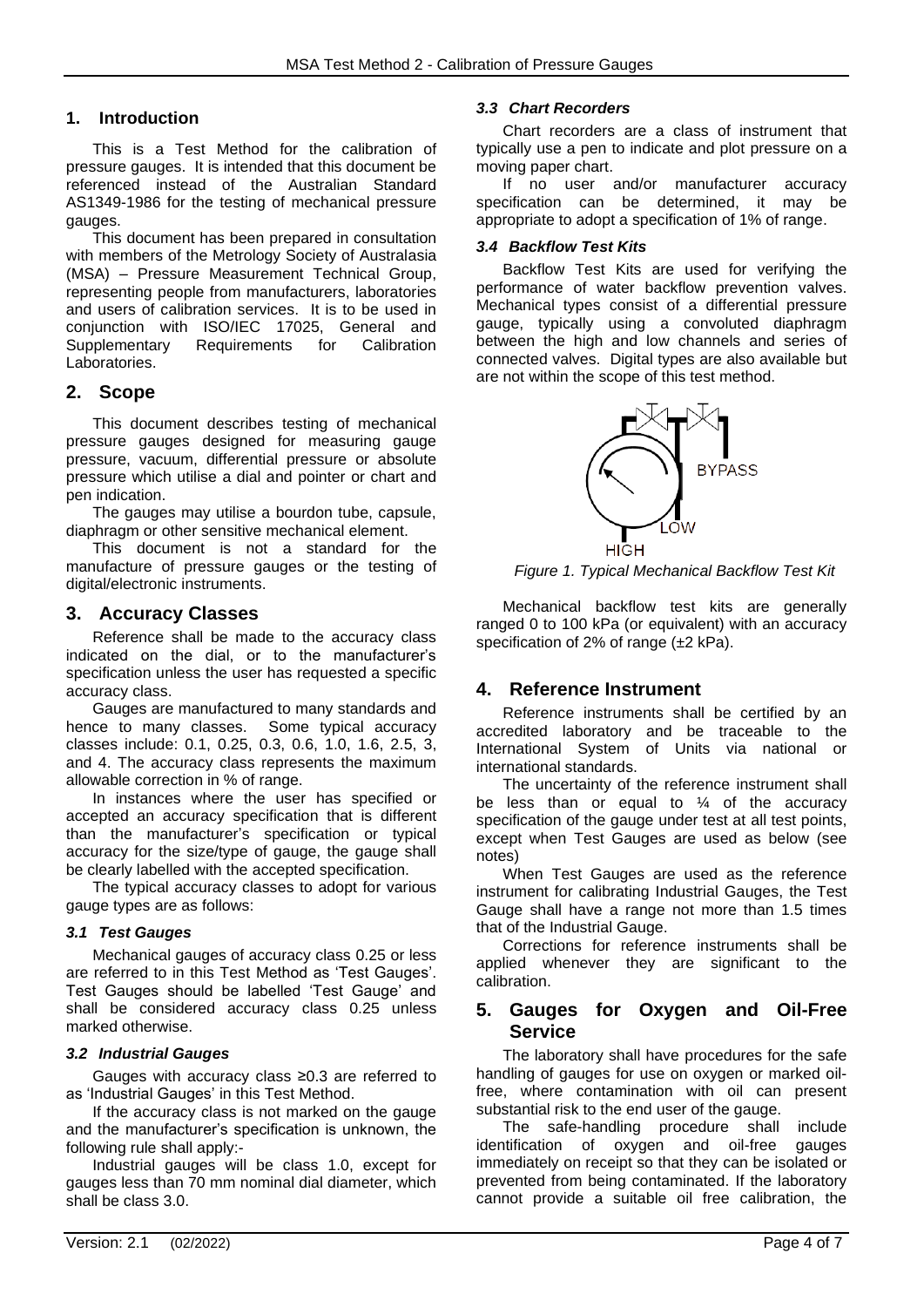procedure for safe handling shall include isolating the gauge, notifying the customer and returning the untested gauge.

# <span id="page-4-0"></span>**6. Test Procedure**

#### <span id="page-4-1"></span>*6.1 Overload Testing*

Overload testing is not specified in this procedure.

#### <span id="page-4-2"></span>*6.2 Environment*

The temperature of the laboratory shall be maintained in the range 18 °C to 22 °C for the calibration of test gauges only.

Gauges under test shall be given adequate time to come to room temperature.

#### <span id="page-4-3"></span>*6.3 Orientation*

Unless otherwise specified, gauges shall be tested with the dial vertical and the mid-scale point in the 12 o'clock position.

Gauges tested in another orientation shall have the position marked on the dial or a label on the gauge case.

#### <span id="page-4-4"></span>*6.4 Test Fluid*

The test fluid shall be suitable for the gauge. Test Gauges with ranges of 2500 kPa or less shall be tested on liquid or gas depending on which fluid they will be used on.

If a gauge of range  $\leq$ 2500 kPa is intended to be used on gas and is instead tested on liquid, or vice versa, a significant error may occur because of the increased weight of the bourdon tube when filled with liquid.

#### <span id="page-4-5"></span>*6.5 Test Points*

The minimum number of test points is dependent on the gauge accuracy class:

| Minimum Number of Test Points |          |  |
|-------------------------------|----------|--|
| Accuracy class $< 0.3$        | 8 points |  |
| (i.e. Test Gauges)            |          |  |
| Accuracy class $\geq 0.3$     | 5 points |  |
| (i.e. Industrial Gauges)      |          |  |

**Table 1 - Minimum Number of Test Points**

Unless requested otherwise by the user:

- Where possible, gauges shall be tested in SI units.
- Test points shall be spread over the range of the gauge and shall include the minimum and maximum scale values.
- Zero shall be included unless it is either not free (pointer stop) or not well defined (broad zero band).
- Each test point shall be tested on a rising and falling pressure direction where possible.

For gauges measuring negative gauge pressure (i.e. vacuum or compound gauges) with a minimum reading of -100 kPa (or equivalent), it may not always be possible to test at the minimum reading and it may

be acceptable to test the nearest practical point, such as the nearest minor division.

Differential Gauges may be tested with one port open to atmosphere.

#### *Specific requirements and exceptions for Backflow Test Kits:*

Unless specified by the user and/or manufacturer:

- Backflow test kits shall be assessed to an accuracy specification of ±2 kPa (or equivalent) in a falling pressure direction.
- Testing in a rising pressure direction is not mandatory but if tested, reported results are not required to fall within the gauge's specified accuracy specification.
- Backflow test kit calibration shall be performed at a number of test points consistent with section 6.5 and shall include 7 kPa, 14 kPa, and 35 kPa or the nearest marked divisions within 1 kPa of these pressures. Additional recommended test points are 50 kPa, 70 kPa and 100 kPa.
- Calibration may be performed by closing the valve between the high and low sides, venting the low side to atmosphere and applying test pressures to the high port using water or nontoxic gas.

Note: 7 kPa, 14 kPa and 35 kPa are prescribed test limits featured in Australian and New Zealand backflow prevention standards, and therefore calibration to assess performance at or near these pressures is required.

# <span id="page-4-6"></span>*6.6 Gauge Readings*

Care should be taken to read the gauge with the finest possible resolution to ensure the best performance of the gauge can be discriminated, and uncertainty due to readability minimised.

It is common for a resolution to be adopted between one-quarter and one-tenth of a scale division, depending on the distance between scale markings, width of the pointer/pen and an assessment of parallax error.

The gauge shall be exercised to the scale limits and back to zero before testing.

Gauge readings shall then be taken at each of the test points as described in section [6.5.](#page-4-5) The gauge shall be tapped lightly before each reading. Chart recorders shall have the paper/chart rotated slightly in the normal direction of travel before recording each reading.

A minimum of two sets of readings are required for gauges of accuracy class <0.3 (i.e. Test Gauges).

Readings may be made by applying a pressure which will bring the gauge to the mark (pointer aligned with the nominal value) and observing the true pressure from a reference instrument, such as a digital pressure calibrator.

Alternatively, a pressure near to the nominal value may be applied, such as the closest value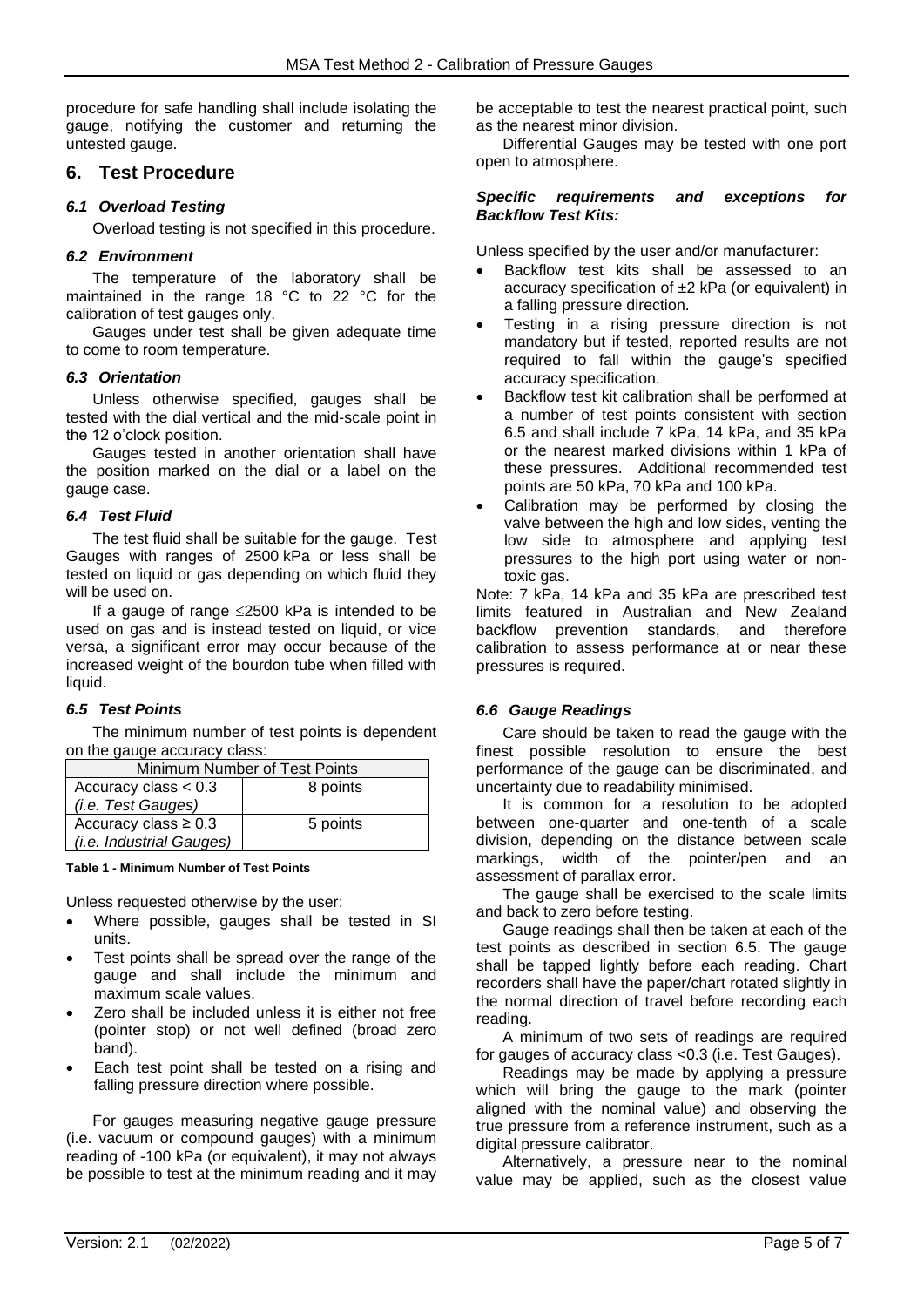produced by a dead weight tester or pressure controller, and the gauge read.

In cases where the applied pressure is significantly deviant from the nominal value (by more than 1/8<sup>th</sup> of the resolution), it is considered "offnominal". When "off-nominal" testing is performed, additional rounding uncertainty may be required if subsequent rounding of results relative to the nominal pressure is performed.

If any adjustments (or other changes which may impact performance) are to be made to the gauge, an initial 'As Found' test shall be performed before adjustment. It is acceptable to perform the 'As Found' test by taking readings at each test point in one direction only (rising or falling pressure).

# <span id="page-5-0"></span>**7. Reporting of Results**

The report shall include the following:

- Date of test.
- Test report number.
- Serial number of the gauge.
- Description of the gauge including nominal dial/chart diameter.
- Orientation of the gauge during testing.
- The test fluid used during testing.
- Room temperature and range.
- Table of results including the pressure of each test point and corresponding mean readings and/or corrections for all tested directions (typically rising and falling pressure except for backflow test kits).
- Statement detailing whether the gauge was adjusted and if so, the maximum 'As Found' correction. Reporting the 'As Found' readings is recommended but not mandatory.
- The uncertainty shall be calculated for at least one pressure point, at the 95% confidence level, and in the units of the gauge readings.
- Conversion factor used if not SI units.
- The model of chart used for chart recorders.
- Any other information important to the performance of the gauge.

The report shall also contain a statement of compliance to this Test Method. The compliance statement shall include a description of the accuracy specification to which it conforms (see notes, section 8 regarding the compliance decision rule).

#### <span id="page-5-1"></span>**8. Notes**

#### <span id="page-5-2"></span>*8.1 Compliance Decision Rule*

It is normal to accept a gauge as complying only if the measurement uncertainty added to the correction are within the tolerance.

However, this would put this test method out of step with other current standards for manufacture and calibration of pressure gauges. Therefore, unless specified by the user, the gauge is deemed to comply with this test method if both the correction and

uncertainty (not added) are not larger than the accuracy tolerance at all test points.

As an example, a Class 0.25 test gauge may have a correction as large as 0.2% of range and an uncertainty of measurement equal to 0.25% of range. Theoretically, this means a reading could be in error by a maximum of 0.45%. But, while the provisions of section 4 are followed this is consistent with the implied position of other standards including manufacturing standards.

#### <span id="page-5-3"></span>*8.2 Uncertainty Estimates*

Uncertainty estimation is a subject on its own covered in other texts. Reference can be made to *MSL Technical Guide 13* or *NMI Monograph 1 – Uncertainty in Measurement: The ISO Guide.* While these guides are useful, they should be used in conjunction with the current BIPM JCGM 100 Evaluation of measurement data – Guide to the expression of uncertainty in measurement.

The following principal terms to include in the uncertainty estimate are:

#### Reference Instrument Uncertainty:

The reference instrument uncertainty should consider the uncertainty from its calibration report and any contributions from the environment (uncertainty in temperature, local gravity), test set-up (uncertainty in head height measurement), and an allowance for drift since calibration.

For digital reference instruments, manufacturer's one year accuracy specification should be used as a drift allowance in the absence of other data. When a digital reference instrument is used with a resolution or pressure unit other than it how it was calibrated, any impacts on the associated reference uncertainty shall be accounted for.

#### Readability:

Standard uncertainty due to readability may be estimated using:

 $u_{\text{READ}} =$  *Resolution*/ $\sqrt{3}$ 

where *resolution* is the discrimination of the gauge under test that was used during calibration. In the testing mode where the gauge is taken to the nominal division and readings are instead taken from a finer resolution reference instrument, the resolution term should remain based on the minimum discrimination of the gauge that could reasonably be expected for a user to discriminate.

It is recommended to either include both readability and repeatability, or the maximum of readability and repeatability in the total uncertainty.

#### Repeatability:

Repeatability shall be estimated using a statistically valid method that is appropriate for the type of instrument. Be guided by the recommended approaches in the above texts.